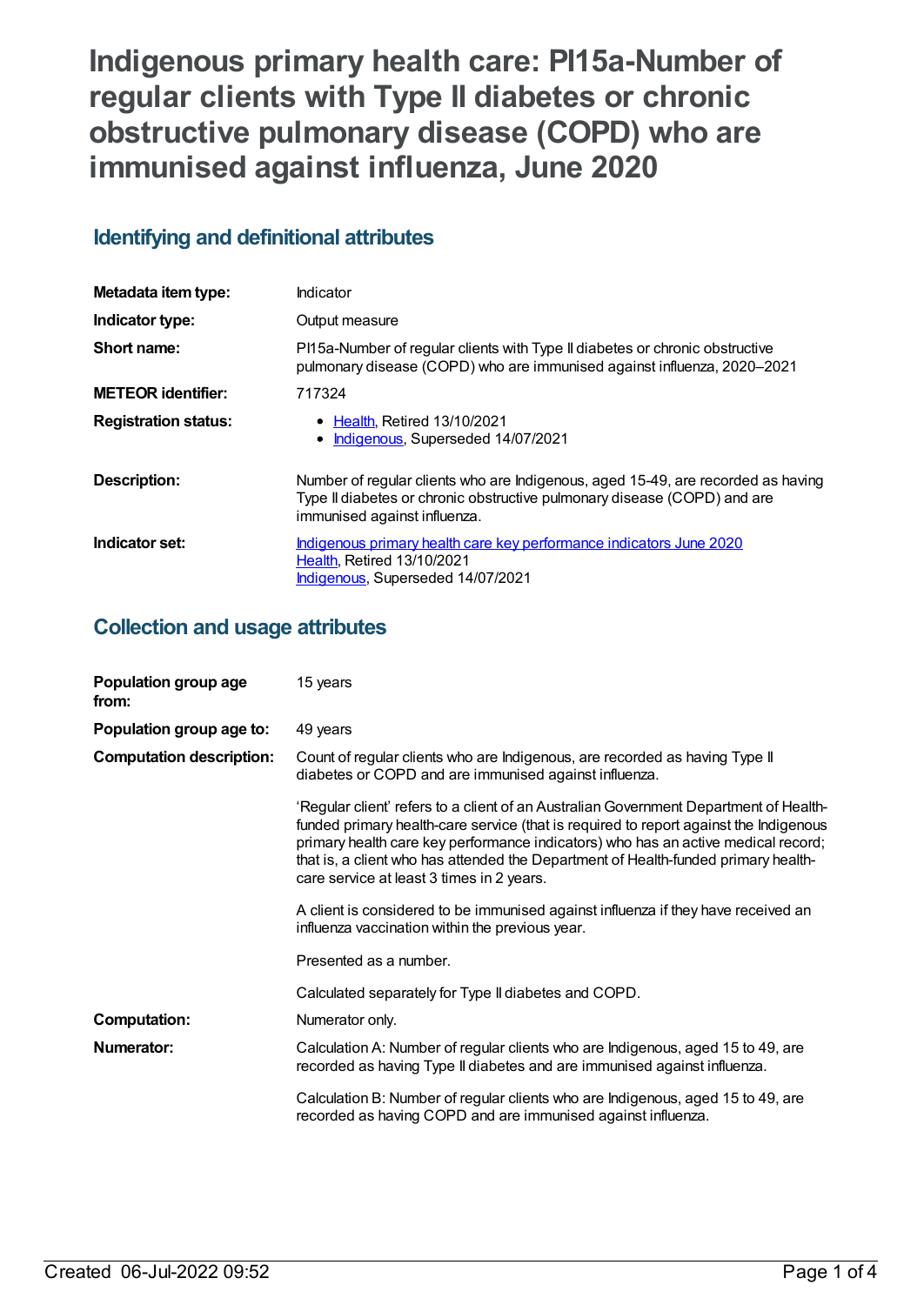[Person—diabetes](https://meteor.aihw.gov.au/content/270194) mellitus status, code NN

**Data Source**

[Indigenous](https://meteor.aihw.gov.au/content/430643) primary health care data collection

**NMDS / DSS**

[Indigenous](https://meteor.aihw.gov.au/content/715320) primary health care NBEDS 2020–21

### **Data Element / Data Set**

[Person—influenza](https://meteor.aihw.gov.au/content/457688) immunisation indicator, yes/no code N

**Data Source**

[Indigenous](https://meteor.aihw.gov.au/content/430643) primary health care data collection

**NMDS / DSS**

[Indigenous](https://meteor.aihw.gov.au/content/715320) primary health care NBEDS 2020–21

#### **Data Element / Data Set**

[Person—chronic](https://meteor.aihw.gov.au/content/464928) obstructive pulmonary disease recorded indicator, yes/no code N

**Data Source**

[Indigenous](https://meteor.aihw.gov.au/content/430643) primary health care data collection

**NMDS / DSS**

[Indigenous](https://meteor.aihw.gov.au/content/715320) primary health care NBEDS 2020–21

#### **Data Element / Data Set**

Person-Indigenous status, code N

**Data Source**

[Indigenous](https://meteor.aihw.gov.au/content/430643) primary health care data collection

**NMDS / DSS**

[Indigenous](https://meteor.aihw.gov.au/content/715320) primary health care NBEDS 2020–21

#### **Data Element / Data Set**

[Person—regular](https://meteor.aihw.gov.au/content/686291) client indicator, yes/no code N

**Data Source**

[Indigenous](https://meteor.aihw.gov.au/content/430643) primary health care data collection

**NMDS / DSS**

[Indigenous](https://meteor.aihw.gov.au/content/715320) primary health care NBEDS 2020–21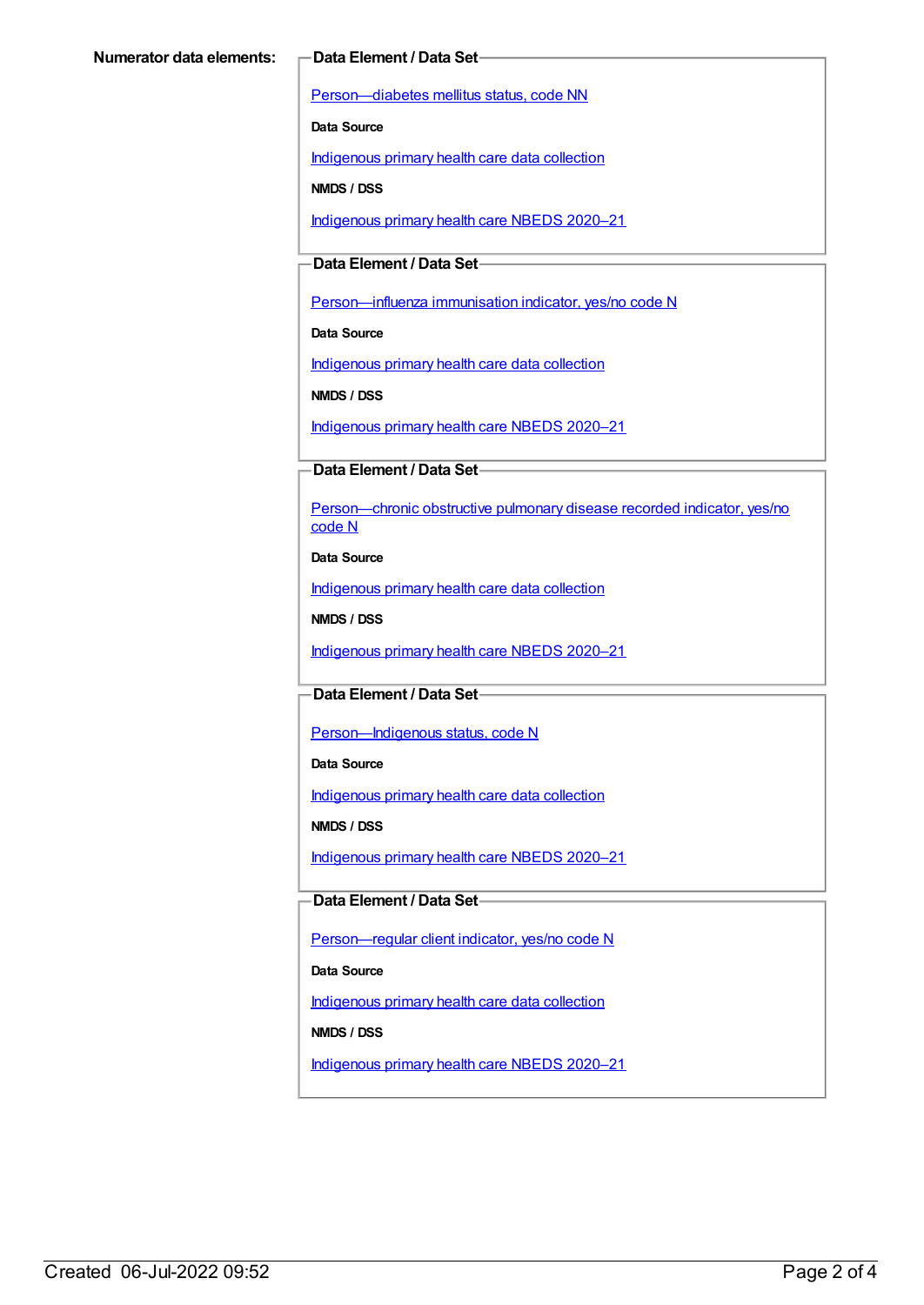| Disaggregation:                         | 1. Sex:<br>a) Male<br>b) Female                                                               |
|-----------------------------------------|-----------------------------------------------------------------------------------------------|
|                                         | 2. Age group:<br>a) 15-24 years<br>b) 25-34 years<br>c) 35-44 years<br>d) 45-49 years         |
| <b>Disaggregation data</b><br>elements: | Data Element / Data Set-<br>Person-age, total years N[NN]                                     |
|                                         |                                                                                               |
|                                         | Data Source                                                                                   |
|                                         | Indigenous primary health care data collection                                                |
|                                         | NMDS / DSS                                                                                    |
|                                         | Indigenous primary health care NBEDS 2020-21                                                  |
|                                         | Data Element / Data Set-                                                                      |
|                                         | Person-sex, code X                                                                            |
|                                         | <b>Data Source</b>                                                                            |
|                                         | Indigenous primary health care data collection                                                |
|                                         | NMDS / DSS                                                                                    |
|                                         | Indigenous primary health care NBEDS 2020-21                                                  |
| <b>Comments:</b>                        | This indicator covers a 24 month reporting period from 1 January 2020 to 31<br>December 2021: |
|                                         | • Indigenous primary health care NBEDS 2019-20 covers the period                              |

- 01/01/2020 to 30/06/2020
- Indigenous primary health care NBEDS 2020-21 covers the period 01/07/2020 to 30/06/2021
- Indigenous primary health care NBEDS 2021-22 (to be released) will cover the period 01/07/2021 to 31/12/2021.

## **Representational attributes**

| Count   |
|---------|
| Real    |
| Person  |
| N[N(6)] |
|         |

# **Data source attributes**

| Data sources: | Data Source                                    |
|---------------|------------------------------------------------|
|               | Indigenous primary health care data collection |
|               | Frequency                                      |
|               | 6 monthly                                      |
|               | Data custodian                                 |
|               | Australian Institute of Health and Welfare.    |